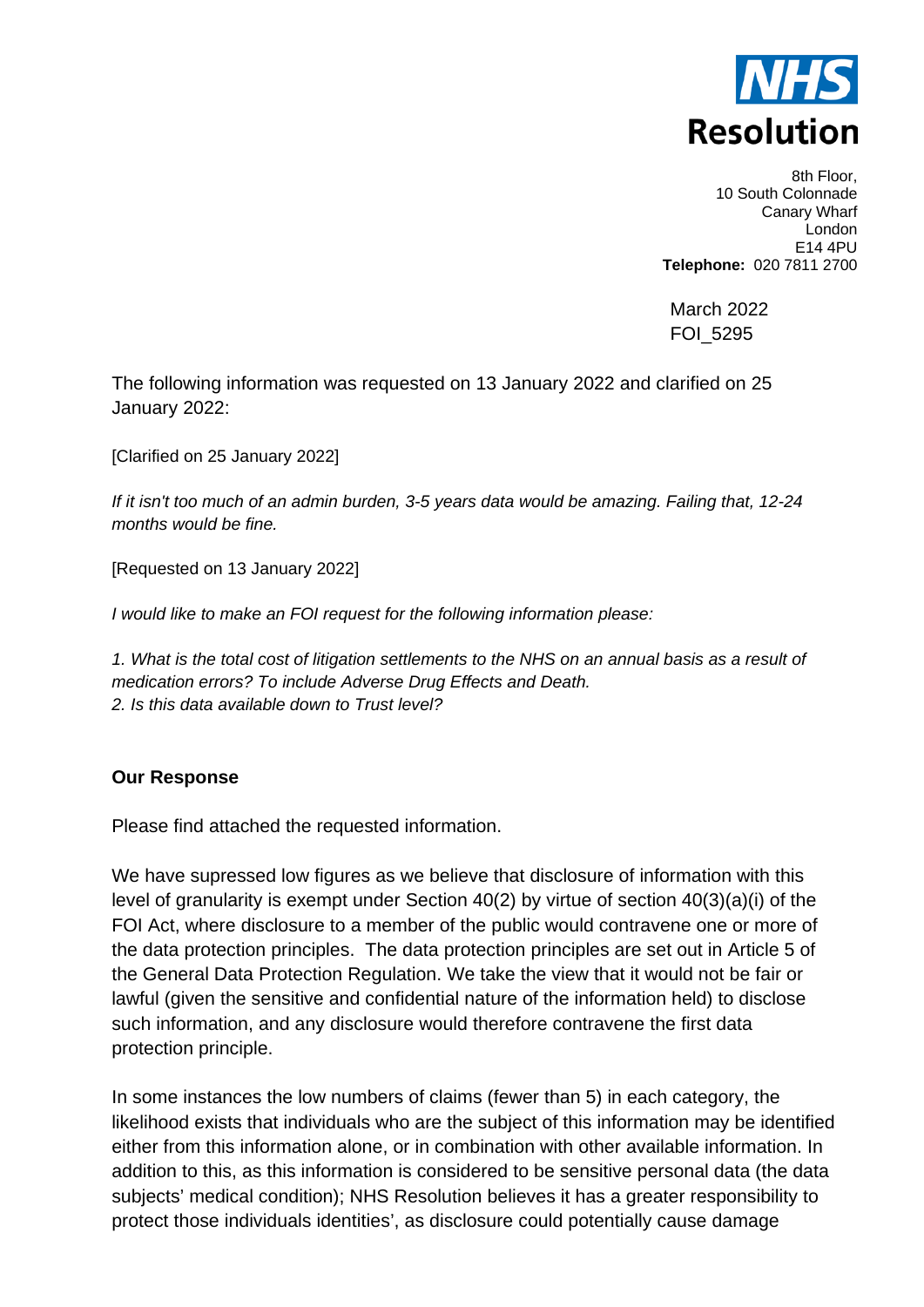and/or distress to those involved. Where we are in the territory of such small numbers in the attached, we have used a '#' symbol in the relevant field. You should still be able to see aggregate/total details for higher level fields containing this data.

If you would like to know how data is categorised in our Claims database please see the following link: [Glossary](https://resolution.nhs.uk/resources/understanding-nhs-resolution-data/)

## **This concludes our response to your request.**

If you are not satisfied with the service that you have received in response to your information request, it is open to you to make a complaint and request a formal review of our decisions. If you choose to do this, you should write to **Tinku Mitra**, Head of Corporate and Information Governance for NHS Resolution, within 28 days of your receipt of this reply. Reviews of decisions made in relation to information requests are carried out by a person who was not involved in the original decision-making about the request.

If you are not content with the outcome of your complaint, you may apply directly to the Information Commissioner for a review of the decision. Generally, the Information Commissioner will not make a decision unless you have exhausted the local complaints procedure. The address of the Information Commissioner's Office is:

Wycliffe House Water Lane Wilmslow **Cheshire** SK9 5AF

<https://ico.org.uk/>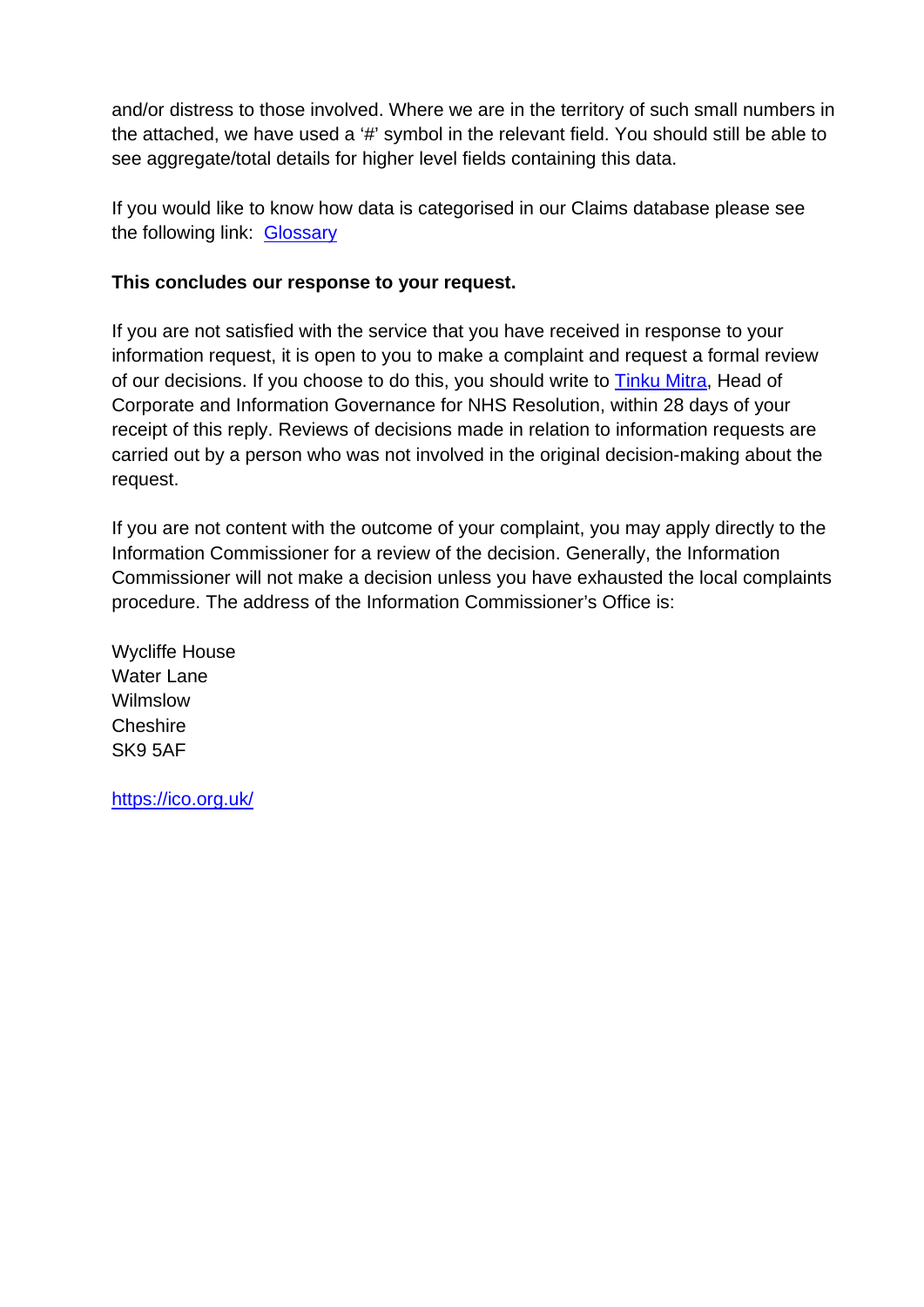**Freedom of Information Request# 5295 Data correct as at: 2021-12-31**



## **TABLE OF CONTENTS**

**NB: Number of claims fewer than 5 (and any associated values, within the same row) are masked with a "#" (in accordance with Data Protection guidelines). Accordingly, some total values may also be approximated to prevent masked values to be deduced through reverse calculation.**

Table 1: Number and Cost of CNST Claims Closed between financial years 2016/17 and 2020/21 with a primary cause of medication error with damages paid (includes the damages paid to date for any claims settled on a periodical payment order basis)

Table 2: Breakdown by Trusts (with 5 or more claims) of the number and cost of claims closed between financial years 2016/17 and 2020/21 with the primary cause of medication error with damages paid (includes the damages paid to date for any claims settled on a periodical payment order basis)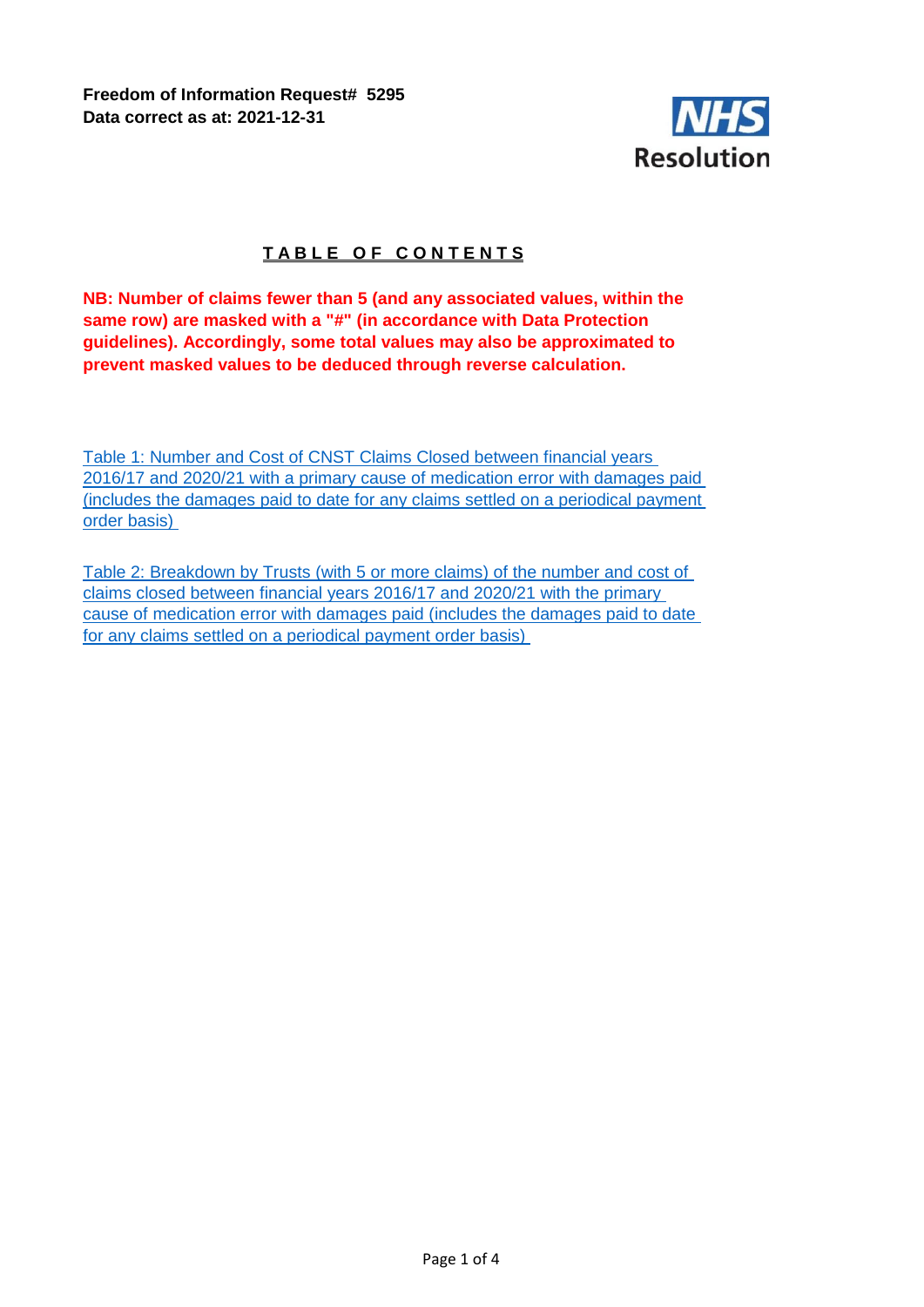

**Table 1: Number and Cost of CNST Claims Closed between financial years 2016/17 and 2020/21 with a primary cause of medication error with damages paid (includes the damages paid to date for any claims settled on a periodical payment order basis)** 

| Closed Settled    |              |
|-------------------|--------------|
| Scheme            | <b>CNST</b>  |
| Claim Outcome FOI | Damages Paid |

| Year of Closure (Settlement Year for<br><b>PPOs)</b> | <b>No of Claims</b> | <b>Damages Paid</b> | <b>Claimant Legal</b><br><b>Costs Paid</b> | <b>NHS Legal</b><br><b>Costs Paid</b> | <b>Total Paid</b> |
|------------------------------------------------------|---------------------|---------------------|--------------------------------------------|---------------------------------------|-------------------|
| 2016/17                                              | 177                 | 4,537,778           | 4,800,488                                  | 840.691                               | 10.178.956        |
| 2017/18                                              | 161                 | 9.137.309           | 6,018,849                                  | 1.128.168                             | 16,284,326        |
| 2018/19                                              | 160                 | 7,403,652           | 4,795,302                                  | 1.138.225                             | 13,337,179        |
| 2019/20                                              | 165                 | 10,757,912          | 6,392,155                                  | 1.408.994                             | 18,559,060        |
| 2020/21                                              | 154                 | 9,298,598           | 6,035,272                                  | 1,218,848                             | 16,552,718        |
| <b>Grand Total</b>                                   | 817                 | 41,135,248          | 28,042,066                                 | 5,734,925                             | 74,912,239        |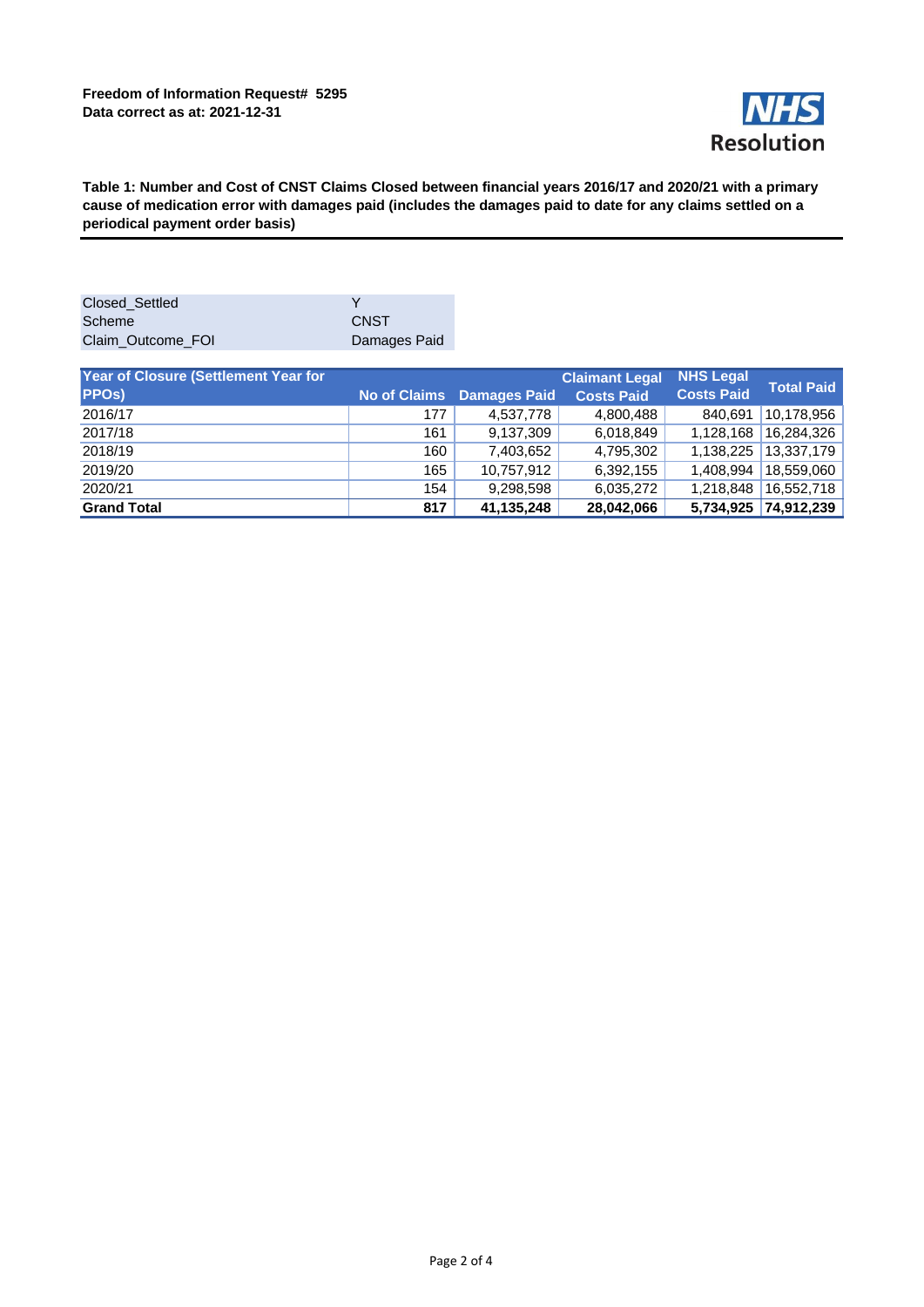

**Table 2: Breakdown by Trusts (with 5 or more claims) of the number and cost of claims closed between financial years 2016/17 and 2020/21 with the primary cause of medication error with damages paid (includes the damages paid to date for any claims settled on a periodical payment order basis)** 

| Closed_Settled                                                 | Υ                        |                     |                   |                       |                   |
|----------------------------------------------------------------|--------------------------|---------------------|-------------------|-----------------------|-------------------|
| Scheme                                                         | <b>CNST</b>              |                     |                   |                       |                   |
| Claim_Outcome_FOI                                              | Damages Paid             |                     |                   |                       |                   |
|                                                                |                          |                     |                   |                       |                   |
| Year of Closure (Settlement Year for PPOs)                     | <b>No. of Claims</b>     | <b>Damages Paid</b> | <b>NHS Legal</b>  | <b>Claimant Legal</b> | <b>Total Paid</b> |
| ----- Member Name                                              |                          |                     | <b>Costs Paid</b> | <b>Costs Paid</b>     |                   |
| All other trusts with less than 5 claims (104 Trusts)          | 224                      | 10,750,635          | 1,807,809         | 19,665,019            | 20,935,491        |
| Mid and South Essex NHS Foundation Trust                       | 20                       | 287,200             | 56,624            | 349,962               | 693,786           |
| Nottinghamshire Healthcare NHS Foundation Trust                | 18                       | 267,406             | 24,591            | 136,637               | 428,633           |
| Manchester University NHS Foundation Trust                     | 18                       | 750,000             | 95,874            | 630,550               | 1,476,424         |
| Liverpool University Hospitals NHS Foundation Trust            | 17                       | 2,245,177           | 87,834            | 446,074               | 2,779,085         |
| University Hospitals Sussex NHS Foundation Trust               | 16                       | 400,600             | 38,368            | 386,104               | 825,072           |
| Nottingham University Hospitals NHS Trust                      | 14                       | 5,741,051           | 324,483           | 1,336,071             | 7,401,605         |
| University Hospitals Birmingham NHS Foundation Trust           | 14                       | 296,916             | 116,015           | 452,587               | 865,517           |
| United Lincolnshire Hospitals NHS Trust                        | 14                       | 1,096,477           | 144,087           | 509,925               | 1,750,489         |
| University Hospitals of Leicester NHS Trust                    | 13                       | 742,718             | 106,433           | 402,572               | 1,251,723         |
| South Tees Hospitals NHS Foundation Trust                      | 13                       | 217,500             | 30,806            | 109,269               | 357,575           |
| Northern Care Alliance NHS Foundation Trust                    | 13                       | 368,286             | 72,954            | 407,278               | 848,518           |
| Sheffield Teaching Hospitals NHS Foundation Trust              | 13                       | 279,200             | 104,525           | 349,513               | 733,238           |
| Bolton Hospitals NHS Foundation Trust                          | 13                       | 136,500             | 13,078            | 103,650               | 253,228           |
| Barts Health NHS Trust                                         | 12                       | 879,500             | 67,637            | 585,100               | 1,532,237         |
| The Leeds Teaching Hospitals NHS Trust                         | 11                       | 198,350             | 32,411            | 167,917               | 398,678           |
| Norfolk & Norwich University Hospitals NHS Foundation Trust    | 11                       | 146,500             | 51,081            | 207,490               | 405,071           |
| Lancashire Teaching Hospitals NHS Foundation Trust             | 10                       | 105,587             | 44,122            | 140,950               | 290,659           |
| East Lancashire Hospitals NHS Trust                            | 10                       | 69,060              | 18,812            | 102,109               | 189,981           |
| Northern Lincolnshire & Goole Hospitals NHS Foundation Trust   | 9                        | 401,090             | 20,714            | 227,600               | 649,404           |
| Hull University Teaching Hospitals NHS Trust                   | 9                        | 1,250,425           | 86,306            | 549,253               | 1,885,984         |
| University Hospitals Dorset NHS Foundation Trust               | 9                        | 276,718             | 111,382           | 286,282               | 674,381           |
| Barnsley Hospital NHS Foundation Trust                         | 9                        | 93,335              | 33,193            | 206,393               | 332,921           |
| East Suffolk and North Essex NHS Foundation Trust              | 9                        | 326,129             | 51,639            | 367,506               | 745,274           |
| University Hospitals of Derby and Burton NHS Foundation Trust  | 9                        | 310,003             | 93,353            | 214,570               | 617,927           |
| University Plymouth Hospitals NHS Trust                        | 9                        | 335,697             | 69,949            | 396,490               | 802,136           |
| Portsmouth Hospitals NHS Trust                                 | 8                        | 1,742,847           | 138,388           | 997,000               | 2,878,236         |
| Northumbria Healthcare NHS Foundation Trust                    | 8                        | 136,100             | 9,454             | 119,880               | 265,434           |
| Somerset NHS Foundation Trust                                  | 8                        | 452,195             | 115,476           | 625,600               | 1,193,271         |
| Wrightington, Wigan and Leigh NHS Foundation Trust             | 8                        | 206,876             | 66,964            | 220,109               | 493,949           |
| Ramsay Healthcare                                              | 8                        | 1,361,101           | 33,853            | 205,485               | 1,600,439         |
| Barking, Havering and Redbridge University Hospitals NHS Trust | 8                        | 812,208             | 98,177            | 565,250               | 1,475,635         |
| University Hospital Southampton NHS Foundation Trust           | 8                        | 56,100              | 18,256            | 79,450                | 153,806           |
| University College London Hospitals NHS Foundation Trust       | $\overline{7}$           | 684,851             | 184,343           | 1,227,986             | 2,097,179         |
| Royal Free London NHS Foundation Trust                         | $\overline{7}$           | 310,666             | 37,867            | 210,650               | 559,183           |
| St George's University Hospitals NHS Foundation Trust          | 7                        | 141,750             | 36,740            | 173,894               | 352,384           |
| Frimley Health NHS Foundation Trust                            | $\overline{\mathcal{I}}$ | 342,750             | 53,017            | 244,750               | 640,517           |
| University Hospitals Coventry & Warwickshire NHS Trust         | $\overline{\mathcal{I}}$ | 373,190             | 74,484            | 219,547               | 667,221           |
| Oxford University Hospitals NHS Foundation Trust               | $\overline{7}$           | 227,250             | 50,465            | 233,855               | 511,570           |
| Mid Yorkshire Hospitals NHS Trust (The)                        | $\boldsymbol{7}$         | 540,990             | 46,215            | 164,300               | 751,505           |
| West Hertfordshire Hospitals NHS Trust                         | $\overline{7}$           | 162,891             | 39,761            | 173,738               | 376,389           |
| Lancashire and South Cumbria NHS Foundation Trust              | $\boldsymbol{7}$         | 19,304              | 7,800             | 50,451                | 77,555            |
|                                                                | $\overline{7}$           | 144.932             |                   |                       |                   |
| Wirral University Teaching Hospital NHS Foundation Trust       |                          |                     | 21,179            | 136,919               | 303,031           |
| St Helens and Knowsley Teaching Hospitals NHS Trust            | ſ                        | 603,086<br>84,000   | 58,895            | 243,678<br>84,942     | 905,659           |
| North Tees & Hartlepool NHS Foundation Trust                   | 6                        |                     | 7,600             |                       | 176,542           |
| Walsall Healthcare NHS Trust                                   | 6                        | 67,600              | 26,613            | 116,500               | 210,713           |
| Pennine Acute Hospitals NHS Trust (The)                        | 6                        | 91,846              | 39,355            | 125,150               | 256,351           |
| Sandwell & West Birmingham Hospitals NHS Trust                 | 6                        | 81,077              | 35,065            | 113,800               | 229,942           |
| Epsom and St Helier University Hospitals NHS Trust             | 6                        | 153,300             | 20,870            | 104,000               | 278,170           |
| Dorset HealthCare NHS Foundation Trust                         | 6                        | 27,146              | 6,993             | 54,800                | 88,939            |
| Maidstone and Tunbridge Wells NHS Trust                        | 6                        | 177,710             | 25,489            | 152,250               | 355,449           |
| Bedfordshire Hospitals NHS Foundation Trust                    | 6                        | 54,482              | 18,134            | 67,000                | 139,616           |
| Dudley Group NHS Foundation Trust (The)                        | 6                        | 401,411             | 82,183            | 313,931               | 797,525           |
| North Bristol NHS Trust                                        | 6                        | 89,500              | 50,853            | 278,058               | 418,411           |
| Surrey and Sussex Healthcare NHS Trust                         | 6                        | 300,866             | 37,125            | 236,802               | 574,793           |
| <b>Blackpool Teaching Hospitals NHS Foundation Trust</b>       | 6                        | 86,290              | 20,693            | 110,400               | 217,383           |
| Guy's and St Thomas' NHS Foundation Trust                      | 6                        | 428,530             | 93,946            | 321,327               | 843,803           |
| Gloucestershire Hospitals NHS Foundation Trust                 | 6                        | 81,250              | 21,762            | 179,440               | 282,452           |
| County Durham and Darlington NHS Foundation Trust              | 6                        | 152,500             | 37,977            | 203,353               | 393,830           |
| East and North Hertfordshire NHS Trust                         | 6                        | 1,401,415           | 96,823            | 538,000               | 2,036,238         |
| University Hospitals Bristol & Weston NHS Foundation Trust     | 6                        | 152,725             | 41,866            | 97,100                | 291,691           |
| North Cumbria Integrated Care NHS Foundation Trust             | 5                        | 44,526              | 15,795            | 86,666                | 146,988           |
| Newcastle Upon Tyne Hospitals NHS Foundation Trust (The)       | 5                        | 158,857             | 31,737            | 246,125               | 436,719           |